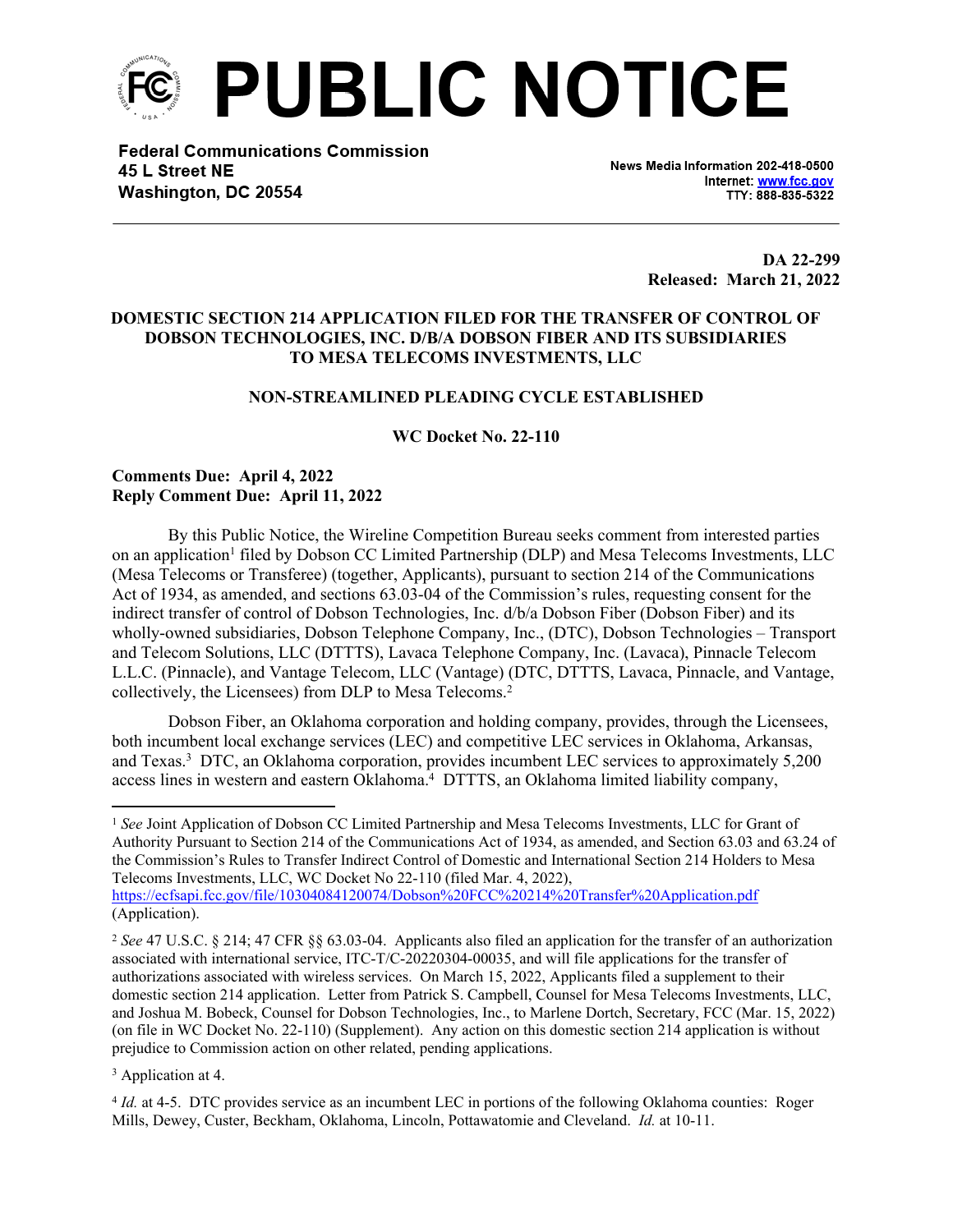provides competitive LEC services in Oklahoma.<sup>5</sup> Lavaca, an Arkansas corporation, provides incumbent LEC services to about 1,800 access lines in rural western Arkansas and rural eastern Oklahoma.<sup>6</sup> Pinnacle, an Arkansas limited liability company, is authorized to provide competitive telecommunications services throughout the State of Arkansas.<sup>7</sup> Vantage, an Arkansas limited liability company, provides competitive LEC services in the states of Arkansas and Oklahoma.<sup>8</sup> DLP, an Oklahoma limited partnership, is currently the controlling shareholder (holding 77.12%) of Dobson Fiber.<sup>9</sup> Applicants state that, following the consummation of this transaction, DLP plans to continue to participate in the ownership of Dobson Fiber through an indirect minority interest in Mesa Telecoms.<sup>10</sup>

Mesa Telecoms, a newly formed Delaware limited liability company that does not provide telecommunications services, is an indirect subsidiary of Mesa Telecoms Holdings, L.P. (Mesa L.P.), a Delaware limited partnership.<sup>11</sup> Following the consummation of the proposed transaction, Mesa L.P. will be majority held (57.35%) by iCON Mesa Telecoms Holdings L.P. (iCON Mesa), a Delaware limited partnership.<sup>12</sup> iCON Mesa, in turn, is an indirect subsidiary of iCON Infrastructure Partners V, L.P. (iCON Partners V) (without co-invest, holding 60% of iCON Mesa), a United Kingdom entity, and iCON Infrastructure Investments V-B, L.P. Inc. (iCON Investments V-B) (without co-invest, holding 40% of iCON Mesa), a Guernsey entity.<sup>13</sup> iCon Infrastructure Partners V-B, L.P., Inc. (iCon Partners V-B), a

7 *Id.* 

8 *Id.* at 5; *see also id.* at 12-13.

9 *Id.* at 2 and 6-7. The general partner of DLP is RLD, Inc., an Oklahoma corporation, which, in turn, is whollyowned and controlled by Everett Dobson, a U.S. citizen. *Id.* at 6-7 and 19-20. The other current direct shareholder of Dobson Fiber is Eight Bar Financial Partners I, LP, (Eight Bar), an entity of the Cayman Islands, that holds a 22.88% equity interest. *Id.* at n. 16.

<sup>10</sup> *Id.* at 2. Post consummation, Everett Dobson will indirectly hold a 20.2% interest in Mesa Telecoms and Stephen Dobson, also a U.S. citizen, will hold 15.44% of Mesa Telecoms. *Id.* at 20.

<sup>11</sup> Application at 18 and Exh. B (Post-Transaction Structure).

<sup>12</sup> *Id.* at 19.

<sup>13</sup> *Id.* at 20-21. Applicants state that "either pre- or post-closing, the iCON V Fund will accept co-investments from certain investors that have already invested in the iCON V Fund but wish to invest additional capital through separate fund vehicles also managed by iCON Infrastructure Management V Limited." *Id*. at 23. They state that two co-investment entities, Managed Co-Investment Vehicle V L.P. (Co-Investment Vehicle V) and Managed Co-Investment Vehicle V-B, L.P. (Co-Investment Vehicle V-B), Inc., both United Kingdom entities, post-transaction, may hold direct interests in Mesa Telecoms, therefore diluting the interests held by the iCON V Fund. *Id.* at 21, 23, and Exh. B (Post-Transaction Structure). Applicants state that once all of the co-investments have been made, it is currently anticipated that: (i) Co-Investment Vehicle V will have a limited partnership interest of approximately 24.45% in iCON Mesa, thus, diluting the interest of iCON Partners V from 60% to approximately 35.55%, and (ii) Co-Investment Vehicle V-B will have a limited partnership interest of approximately 16.3% in iCON Mesa, thus, diluting the interest of iCON Investments V-B from 40% to approximately 23.7%. *Id.* at 23. Applicants further state that they have included "the required information for all of the anticipated 10% or greater direct and indirect interest holders of the Transferee as of the closing, based on the Commission's ownership rules. However, the precise allocation of investors' equity commitments between Co-Investment Vehicle V and Co-Investment Vehicle V-B have not been finalized. If the distribution of investors' capital between iCON Partners V, iCON Partners V-B, Co-Investment Vehicle V and Co-Investment Vehicle V-B causes an entity or individual not already disclosed in this Application to obtain a 10% or greater indirect interest in Transferee prior to the grant of the Application, Applicants will promptly supplement this Application." *Id*. at 23-24.

<sup>5</sup> *Id.* at 5; *see also id.* at 11-12. Applicants state that DTTTS also provides competitive LEC services to less than a thousand customers primarily around the state of Oklahoma and northern Texas. Application at 10; Supplement at 2.

<sup>6</sup> Application at 5; *see also id.* at 12. Lavaca serves the Lavaca exchange in rural western Arkansas and the Panama/Shady Point exchange in rural eastern Oklahoma. *Id.*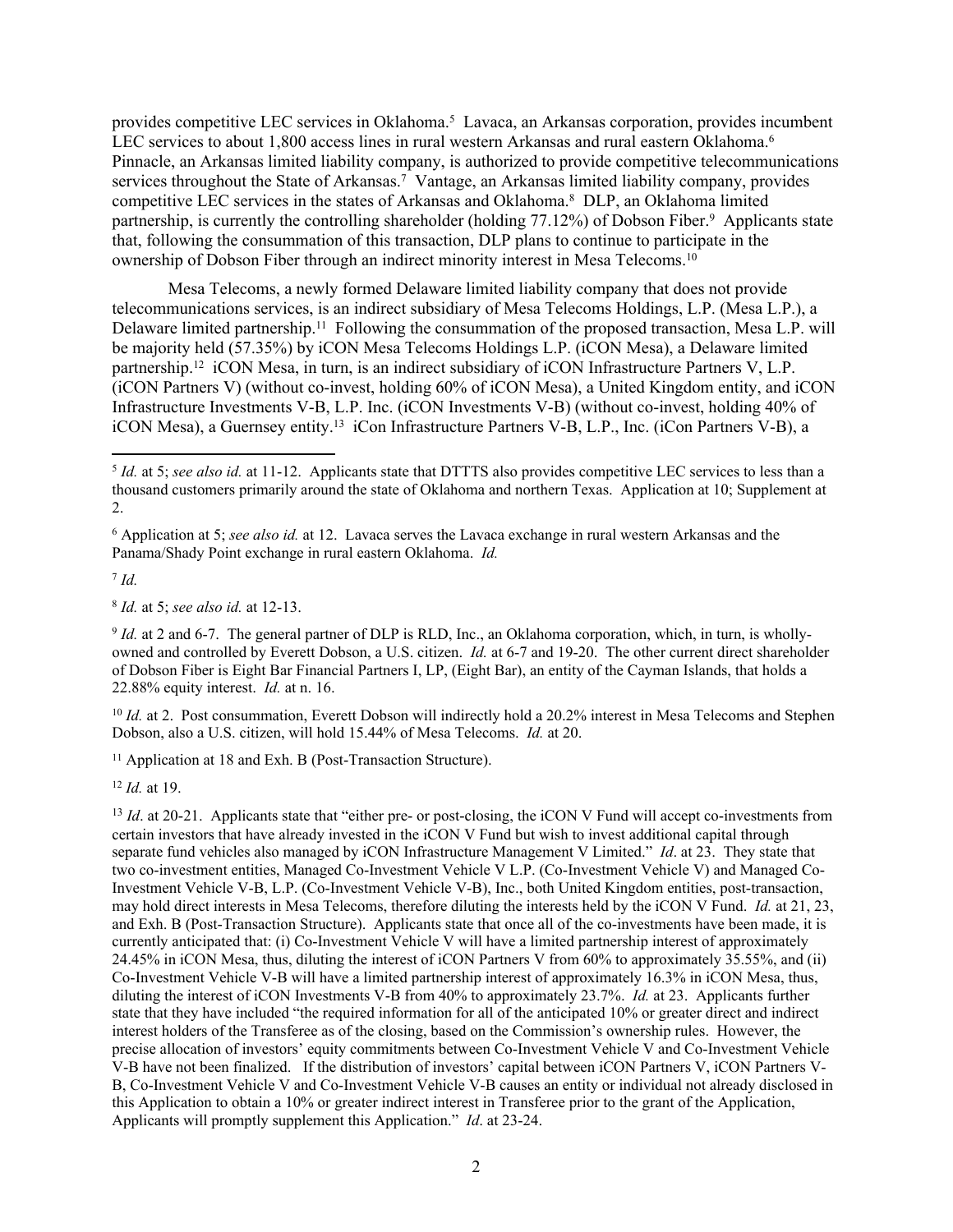Guernsey entity, holds a 100% interest in iCon Investments V-B.<sup>14</sup> Applicants state that iCON Partners V and iCON Investments V-B, together, are the iCON V Fund.<sup>15</sup> Applicants further state that all investment decision-making of the iCON V Fund is controlled by its managing general partner, iCON Infrastructure Management V Limited, (iCON V GP), a Guernsey limited company, which, in turn, is a wholly-owned subsidiary of iCON Infrastructure LLP (iCON Parent), a United Kingdom entity.<sup>16</sup> iCON Parent's funds currently control TruVista Communications, Inc. (TruVista) and its subsidiaries.<sup>17</sup>

Pursuant to the terms of the proposed transaction, Mesa Telecoms will acquire, from DLP and Eight Bar, all of the ownership interests in Dobson Fiber and, indirectly, the Licensees.<sup>18</sup> Applicants state that, post-consummation: a) the iCON V Fund and its passive limited partner investors will indirectly, through intermediate partnerships, hold 57.35% of the ownership interest in Mesa Telecoms; and b) DLP will hold 40% of the ownership interests in Mesa Telecoms.<sup>19</sup>

Applicants assert that a grant of the application would serve the public interest, convenience, and necessity. $20$  Applicants state that Dobson Fiber expects to continue providing service under the same authorizations, terms, and conditions that currently exist and that "Mesa Telecoms anticipates that the iCON V Fund will make material capital investments in Dobson Fiber to advance the deployment of fiber infrastructure, which will allow Dobson Fiber to continue to bring improved and innovative service offerings, including fiber to the home broadband Internet access, to even more customers."<sup>21</sup>

Because the proposed transaction is more complex than those accepted for streamlined treatment, and in order to analyze whether the proposed transaction would serve the public interest, we accept the Application for non-streamlined processing.<sup>22</sup>

Referral to Executive Branch Agencies. Through this Public Notice, pursuant to Commission practice, the Application and the associated international application, ITC-T/C-20220304-00035, are

<sup>17</sup> *Id.* at 4; Supplement at 1; *see also Domestic Section 214 Application Granted for the Transfer of Control of the Chester Telephone Company D/B/A TruVista Communications to York Telecoms Holdings US L.P.*, WC Docket No. 19-139, Public Notice, 34 FCC Rcd 7906 (WCB 2019). TruVista and its subsidiaries provide incumbent and competitive LEC services in multiple states. Supplement at 2-3, Appendix A. Applicants state that there is no overlap between Dobson Fiber's service areas and those associated with either the Worth Transaction or TruVista. Application at n. 9*.*

<sup>18</sup> Application at 7.

<sup>19</sup> The remaining less than 5% interests in the partnerships owning Mesa Telecoms will be held by certain members of Dobson Fiber management. *Id.* at n. 11.

<sup>20</sup> *Id.* at 7-9.

<sup>21</sup> *Id.* at 8-9.

22 47 CFR § 63.03(c)(1)(v).

<sup>14</sup> *Id*. at 21.

<sup>&</sup>lt;sup>15</sup> *Id.* at 3, 20-21, and Exh. B (Post-Transaction Structure).

<sup>&</sup>lt;sup>16</sup> *Id.* at 3. iCon Parent is owned by the following citizens of the United Kingdom: Daniel Michael Agostino (10.78% equity and 7.19% voting and a dual-citizen of the United Kingdom and Australia); Paul Richard Malan (38.72% equity and 59.15% voting); Iain Ross Macleod (19.40% equity and 12.93% voting). *Id.* at 24-25. A fund of iCon Parent, iCON IV Fund, currently has a pending section 214 application to acquire Plant Telephone Company, a rural incumbent LEC serving approximately 5,490 subscriber access lines in south central Georgia. *See Domestic Section 214 Application Filed for the Transfer of Control of Plant Telephone Company to Worth Telecoms Holdings, LLC*, WC Docket 21-432, Public Notice, DA 21-1443 (WCB Nov. 17, 2021) (Worth Transaction).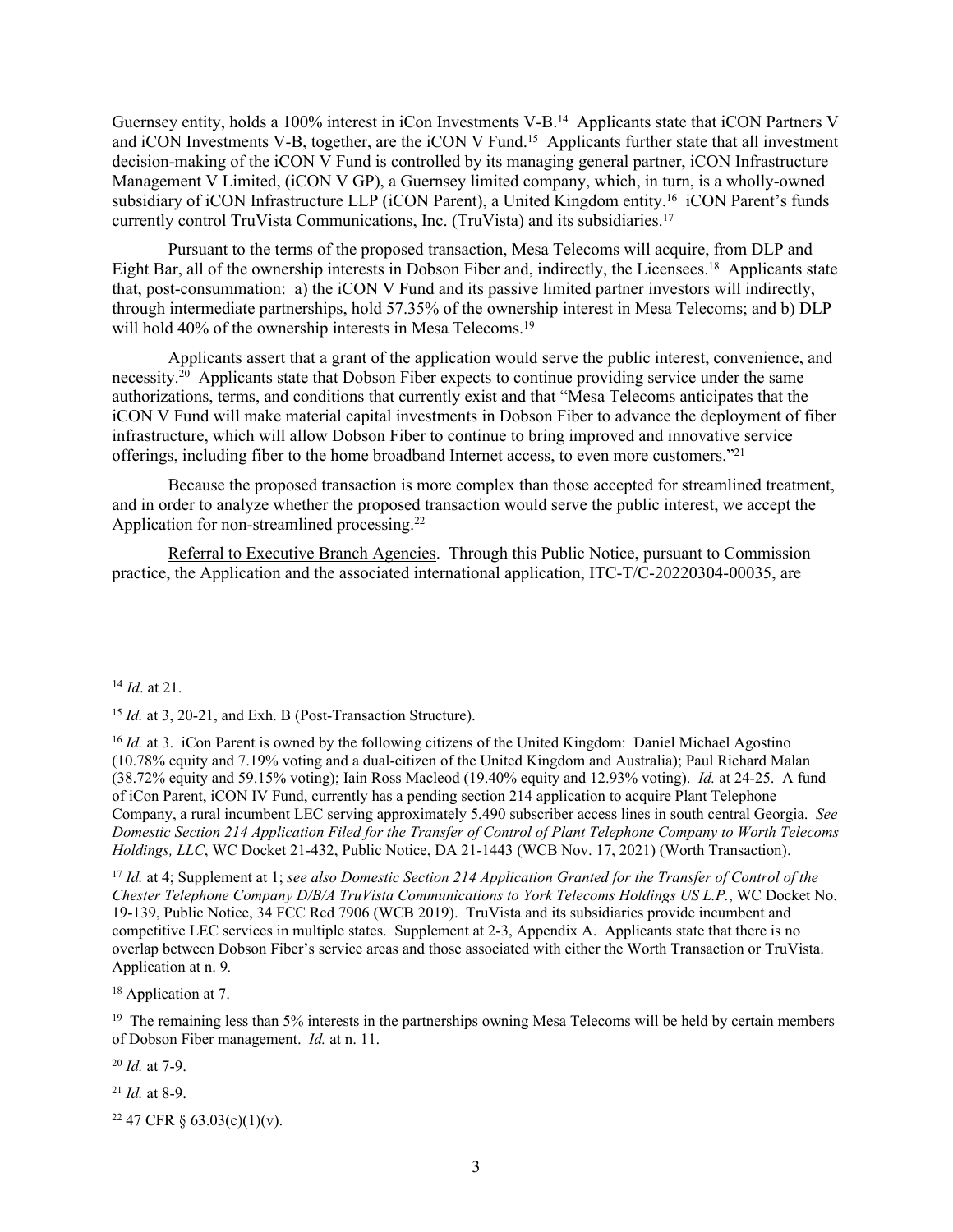being referred to the relevant Executive Branch agencies for their views on any national security, law enforcement, foreign policy, or trade policy concerns related to the foreign ownership of the Applicants.<sup>23</sup>

Domestic Section 214 Application Filed for the Transfer of Control of Dobson Technologies, Inc. d/b/a Dobson Fiber and its Subsidiaries to Mesa Telecoms Investments, LLC, WC Docket No. 22-110 (filed Mar. 4, 2022).

#### **GENERAL INFORMATION**

The application identified herein has been found, upon initial review, to be acceptable for filing. The Commission reserves the right to return any application if, upon further examination, it is determined to be defective and not in conformance with the Commission's rules and policies.

Interested parties may file comments **on or before April 4, 2022**, and reply comments **on or before April 11, 2022**. Comments may be filed using the Commission's Electronic Comment Filing System (ECFS) or by paper.

- Electronic Filers: Comments may be filed electronically by accessing ECFS at <http://apps.fcc.gov/ecfs/> .
- **Paper Filers:** Parties who choose to file by paper must file an original and one copy of each filing. If more than one docket or rulemaking number appears in the caption of this proceeding, filers must submit two additional copies for each additional docket or rulemaking number.
	- Filings can be sent by commercial overnight courier or by first-class or overnight U.S. Postal Service mail.<sup>24</sup> All filings must be addressed to the Commission's Secretary, Office of the Secretary, Federal Communications Commission.
	- Commercial overnight mail (other than U.S. Postal Service Express Mail and Priority Mail) must be sent to 9050 Junction Drive, Annapolis Junction, MD 20701. U.S. Postal Service first-class, Express, and Priority mail must be addressed to 45 L Street, NE, Washington, DC 20554.

People with Disabilities: We ask that requests for accommodations be made as soon as possible in order to allow the agency to satisfy such requests whenever possible. Send an email to [fcc504@fcc.gov](mailto:fcc504@fcc.gov) or call the Consumer and Governmental Affairs Bureau at (202) 418-0530.

#### **In addition, e-mail one copy of each pleading to each of the following:**

- 1) Gregory Kwan, Competition Policy Division, Wireline Competition Bureau, [gregory.kwan@fcc.gov;](mailto:gregory.kwan@fcc.gov)
- 2) Sumita Mukhoty, Telecommunications and Analysis Division, International Bureau, [sumita.mukhoty@fcc.gov](mailto:sumita.mukhoty@fcc.gov); and
- 3) Jim Bird, Office of General Counsel,  $\lim_{\alpha \to 0}$  bird@fcc.gov

<sup>23</sup> 47 CFR § 1.40001. *See Process Reform for Executive Branch Review of Certain FCC Applications and Petitions Involving Foreign Ownership,* IB Docket 16-155, Report and Order, 35 FCC Rcd 10927 (2020), Erratum (Appendix B — Final Rules), DA 20-1404 (OMD/IB rel. Nov. 27, 2020). *See also Rules and Policies on Foreign Participation in the U.S. Telecommunications Market; Market Entry and Regulation of Foreign- Affiliated Entities*, IB Docket Nos. 97-142 and 95-22, Report and Order and Order on Reconsideration, 12 FCC Rcd 23891, 23918-19, paras. 61- 63 (1997) (*Foreign Participation Order*), recon. denied, 15 FCC Rcd 18158 (2000).

<sup>&</sup>lt;sup>24</sup> Effective March 19, 2020, and until further notice, the Commission no longer accepts any hand or messenger delivered filings. This is a temporary measure taken to help protect the health and safety of individuals, and to mitigate the transmission of COVID-19. *See FCC Announces Closure of FCC Headquarters Open Window and Change in Hand-Delivery Policy*, Public Notice, 35 FCC Rcd 2788 (OS 2020).